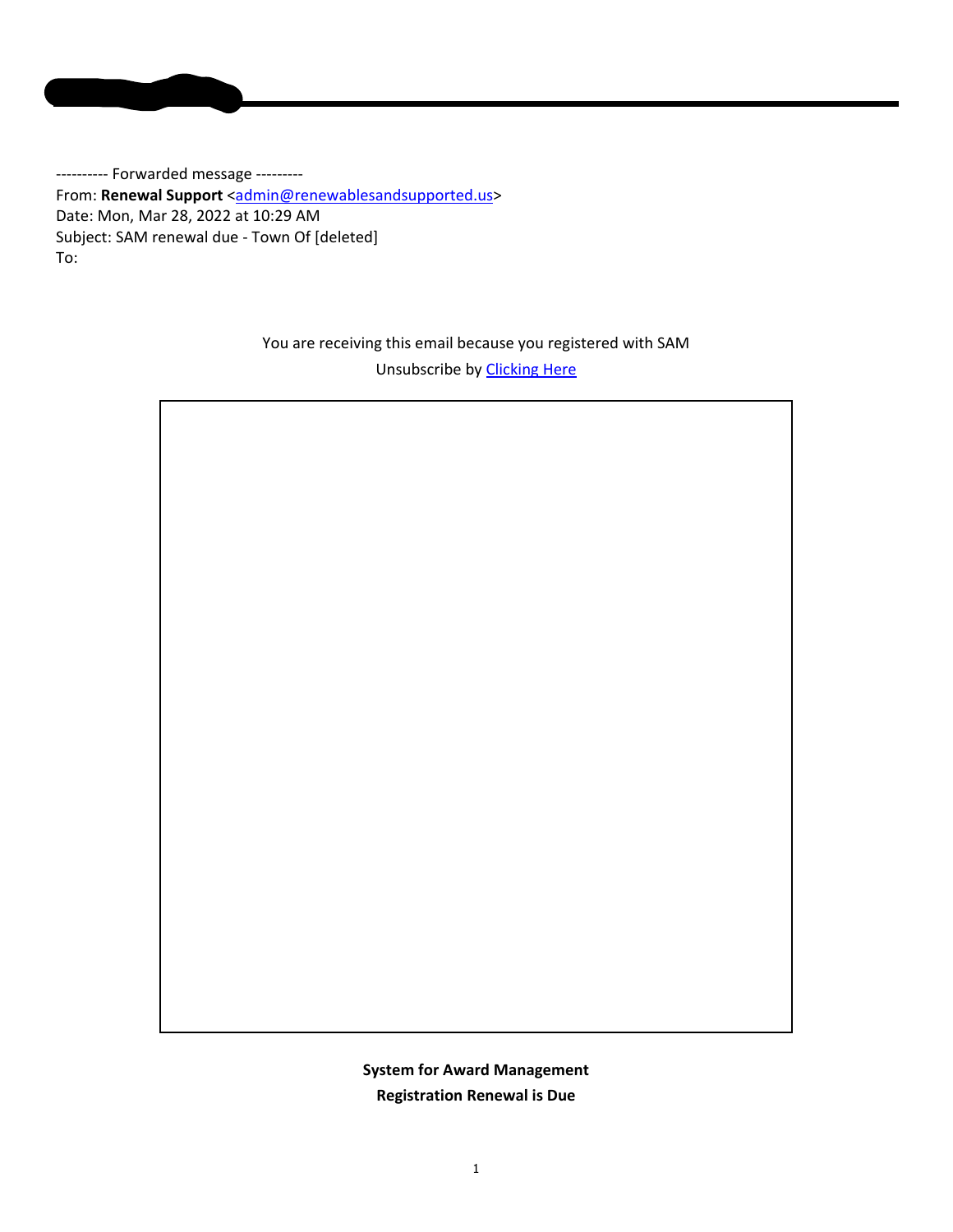Debbie Vander Heiden, the U.S. Federal Government's System for Award Management (SAM) registration for Town Of Kaukauna is due to expire.

## **You have only 60 days remaining until your registration expires so it is recommended that you submit your renewal immediately to allow for processing time.**

Failure to update and complete the registration process may interfere with your government funding and awards because your SAM registration must be active, complete, and compliant for any federal awards, funding, or assistance to be paid.

Begin your renewal now to ensure that your registration remains active.

Please have your CAGE CODE 91TP4 ready.

## Click Here to Update Registration

For further assistance please contact: (Domestic) 1-813-536-0042, (International) 001-813-536-0042

Advantages of Professional Renewal Support:

1.There are several steps in the registration process that the casual user will not realize require review and attention to ensure an accurate update.

2. There are over 90 NAICS & PSC code updates that require verification.

3. Errors in your SAM registration will limit your visibility to Procurement and Contracting Officers.

4. Your Keywords and Capability Statement are another important part of being identifiable in the future.

5. Significant time savings can be reinvested into your business or your entity's primary cause.

6. Your government contracts, grants, or federal awards will not be allocated if your registration goes inactive within SAM.

You received this notification based on your initial opt-in response to be notified about your SAM Registration Expiration date. If you do not wish to continue receiving these notifications for the 2022 registration year, please unsubscribe and your email address will be removed immediately.